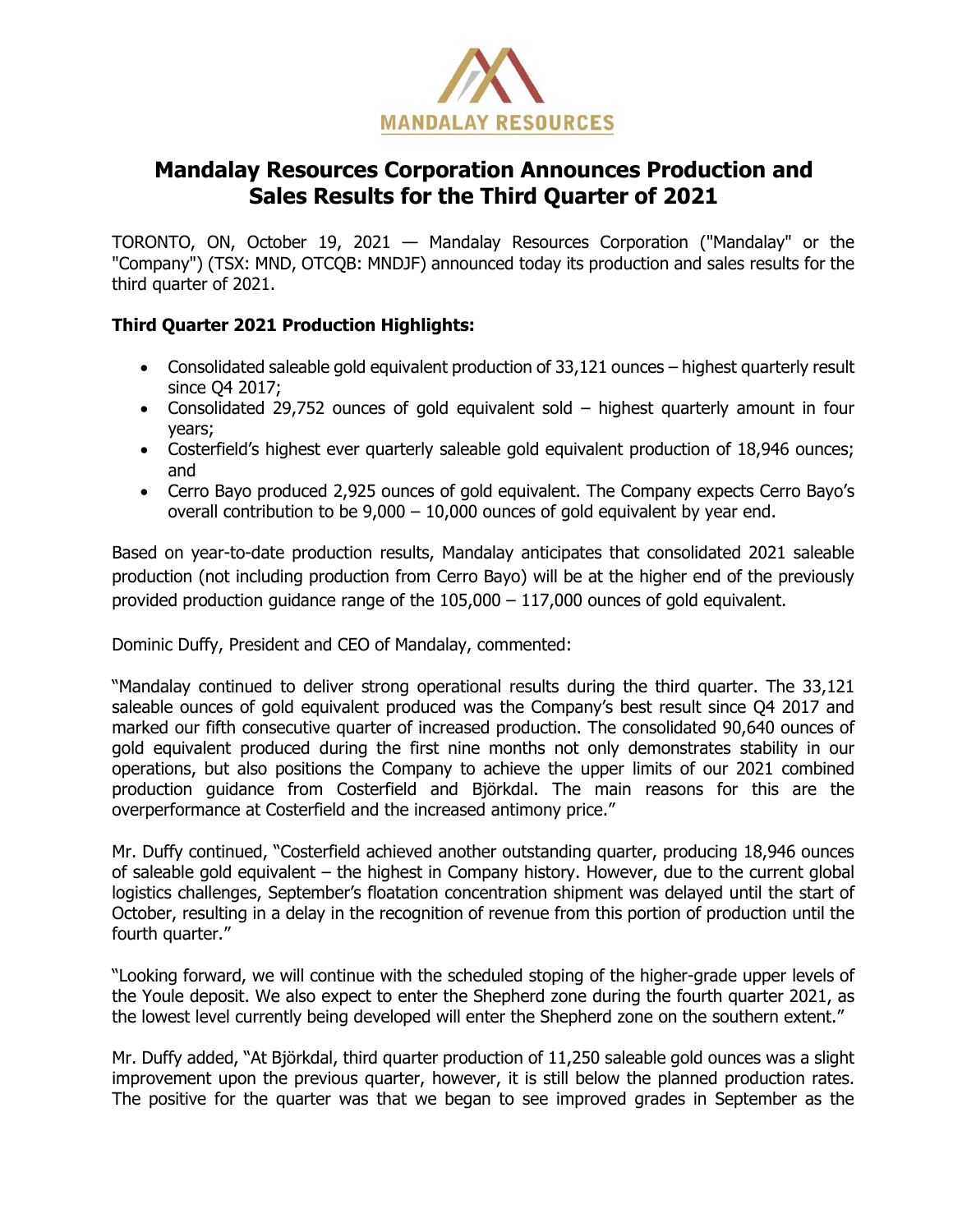underground operation was able to decrease the excessive dilution in key stopes. We are currently testing bolting of the upper sections of the stopes to better control the dilution and the initial results have been favorable. This adjustment along with other dilution controls being implemented should see mining grades continue to lift for the remainder of 2021."

Mr. Duffy concluded, "Cerro Bayo continued with its processing of the low-grade mineralized waste material throughout the third quarter and produced 2,925 ounces of saleable gold equivalent. Due to economic uncertainties surrounding this process, no production guidance was provided for Cerro Bayo at the start of this year. However, with slightly higher than expected grades coupled with the support from a strong silver price, it has allowed for the project to be profitable since its initiation in March 2021. Processing will continue through to December 1, 2021, when Equus Mining will acquire ownership of the operation."

### **Saleable Production for the Quarter Ended September 30, 2021:**

- In the third quarter of 2021, the Company produced a total of 26,328 ounces of gold, 860 tonnes of antimony and 85,279 ounces of silver representing a total of 33,121 ounces of gold equivalent, versus 22,793 ounces of gold and 991 tonnes of antimony in the third quarter of 2020, representing a total of 25,664 ounces of gold equivalent.
- Production at Björkdal was 11,250 ounces of gold in the third quarter of 2021 as compared to 11,044 ounces of gold in the third quarter of 2020.
- Production at Costerfield was 13,315 ounces of gold and 860 tonnes of antimony in the third quarter of 2021 versus 11,749 ounces gold and 991 tonnes antimony in the third quarter of 2020.
- Production at Cerro Bayo was 1,763 ounces of gold and 85,279 ounces of silver in the third quarter of 2021 versus no production in the third quarter of 2020.

## **Saleable Production for the Nine Months Ended September 30, 2021:**

- The Company produced a total of 72,696 ounces gold, 2,550 tonnes antimony and 216,040 ounces of silver, representing a total of 90,640 ounces of gold equivalent production, versus 65,766 ounces gold and 3,045 tonnes of antimony in the corresponding nine months of 2020, representing a total of 76,093 ounces of gold equivalent.
- Production at Björkdal was 34,046 ounces gold.
- Production at Costerfield was 34,356 ounces gold and 2,550 tonnes antimony.
- Production at Cerro Bayo was 4,294 ounces of gold and 216,040 ounces of silver.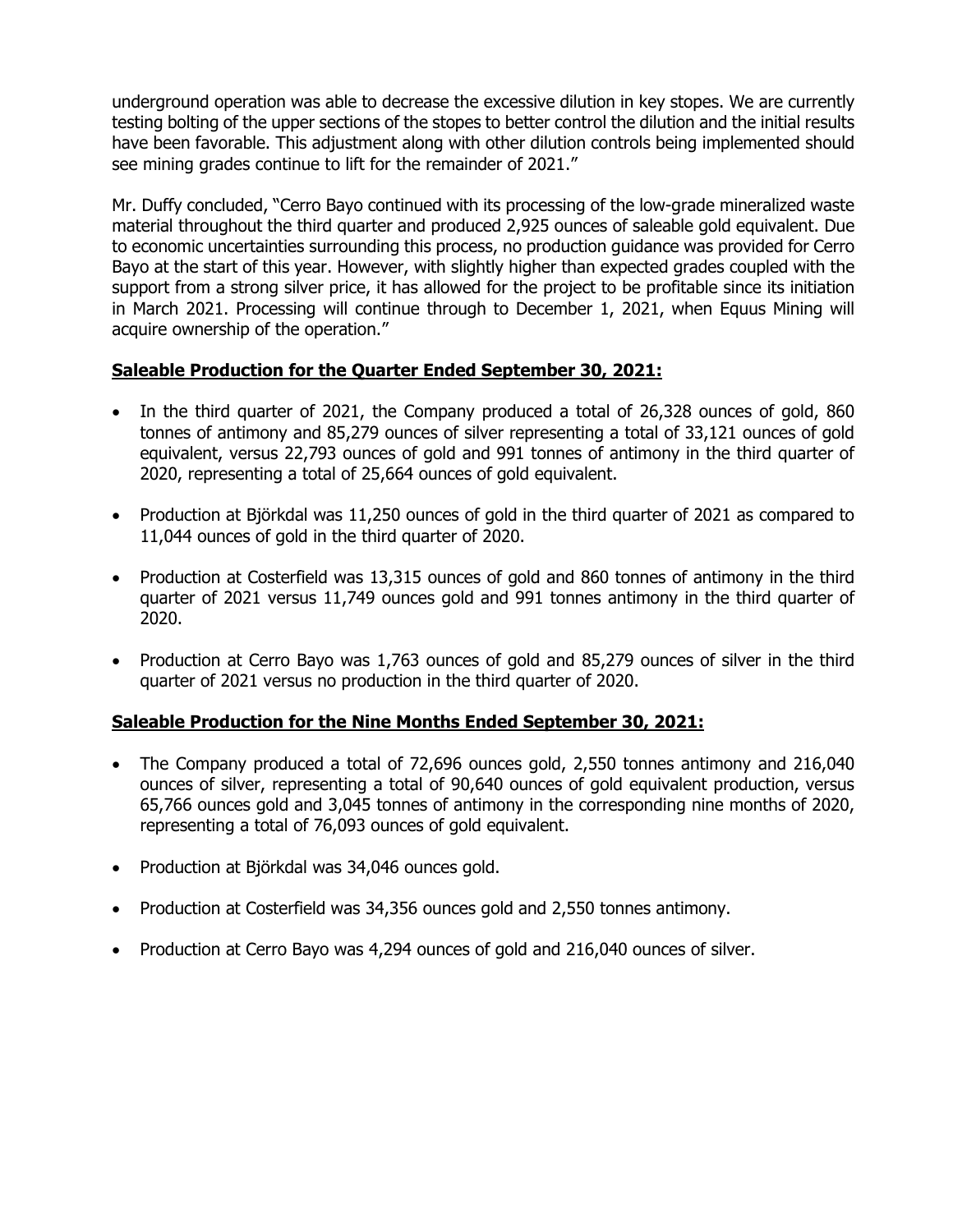| <b>Metal</b>                     | <b>Source</b> | Three months<br>ended | Three months<br>ended | <b>Nine months</b><br>ended | <b>Nine months</b><br>ended |
|----------------------------------|---------------|-----------------------|-----------------------|-----------------------------|-----------------------------|
|                                  |               | September 30          | September 30          | September 30                | September 30                |
|                                  |               | 2021                  | 2020                  | 2021                        | 2020                        |
| Gold (oz)                        | Björkdal      | 11,250                | 11,044                | 34,046                      | 33,044                      |
|                                  | Costerfield   | 13,315                | 11,749                | 34,356                      | 32,722                      |
|                                  | Cerro Bayo    | 1,763                 |                       | 4,294                       |                             |
|                                  | Total         | 26,328                | 22,793                | 72,696                      | 65,766                      |
| Antimony (t)                     | Costerfield   | 860                   | 991                   | 2,550                       | 3,045                       |
| Silver (oz)                      | Cerro Bayo    | 85,279                |                       | 216,040                     |                             |
| <b>Average quarterly prices:</b> |               |                       |                       |                             |                             |
| Gold US\$/oz                     |               | 1,790                 | 1,907                 |                             |                             |
| Antimony US\$/t                  |               | 11,720                | 5,524                 |                             |                             |
| Silver US\$/oz                   |               | 24.38                 | 24.00                 |                             |                             |
| Total Gold Eq. $(oz)^{(1)}$      |               |                       |                       |                             |                             |
|                                  | Björkdal      | 11,250                | 11,044                | 34,046                      | 33,044                      |
|                                  | Costerfield   | 18,946                | 14,620                | 49,222                      | 43,049                      |
|                                  | Cerro Bayo    | 2,925                 |                       | 7,372                       |                             |
|                                  | <b>Total</b>  | 33,121                | 25,664                | 90,640                      | 76,093                      |

# **Table 1 – Third Quarter and Nine Months Saleable Production for 2021 and 2020**

1. Quarterly gold equivalent ounces ("Au Eq. oz") produced is calculated by multiplying the saleable quantities of gold ("Au"), silver ("Ag") and antimony ("Sb") in the period by the respective average market prices of the commodities in the period, adding the amounts to get a "total contained value based on market price", and then dividing that total contained value by the average market price of Au in the period. Average Au and Ag prices in the periods are calculated as the average of the daily LME PM fixes in the period, with price on weekend days and holidays taken of the last business day; average Sb price in the period is calculated as the average of the daily average of the high and low Rotterdam warehouse prices for all days in the period, with price on weekend days and holidays taken from the last business day. The source for Au and Ag prices i[s www.transamine.com,](file:///C:/Users/Edison%20Nguyen/AppData/Local/Microsoft/Windows/INetCache/Content.Outlook/36050IKN/www.transamine.com) and Sb price i[s www.metalbulletin.com.](http://www.metalbulletin.com/)

## **Sales for the Third Quarter Ended September 30, 2021:**

- In the third quarter of 2021, the Company sold a total of 24,022 ounces of gold, 677 tonnes of antimony and 95,198 ounces of silver, representing a total of 29,752 ounces of gold equivalent, versus 23,000 ounces of gold and 1,036 tonnes of antimony in the third quarter of 2020, representing a total of 26,001 ounces of gold equivalent.
- Björkdal sold 11,297 ounces of gold in the third quarter of 2021 versus 11,511 ounces of gold in the third quarter of 2020.
- Costerfield sold 10,717 ounces of gold and 677 tonnes of antimony in the third quarter of 2021 versus 11,489 ounces of gold and 1,036 tonnes of antimony in the third quarter of 2020.
- Cerro Bayo sold 2,008 ounces of gold and 95,198 ounces of silver in the third quarter of 2021 versus no sales in the third quarter of 2020.

## **Sales for the Nine Months Ended September 30, 2021:**

• The Company sold 71,769 ounces gold, 2,293 tonnes antimony and 185,222 ounces of silver, representing a total of 87,580 ounces of gold equivalent, versus 65,743 ounces gold and 2,829 tonnes antimony in the first nine months of 2020, representing a total of 75,193 ounces of gold equivalent.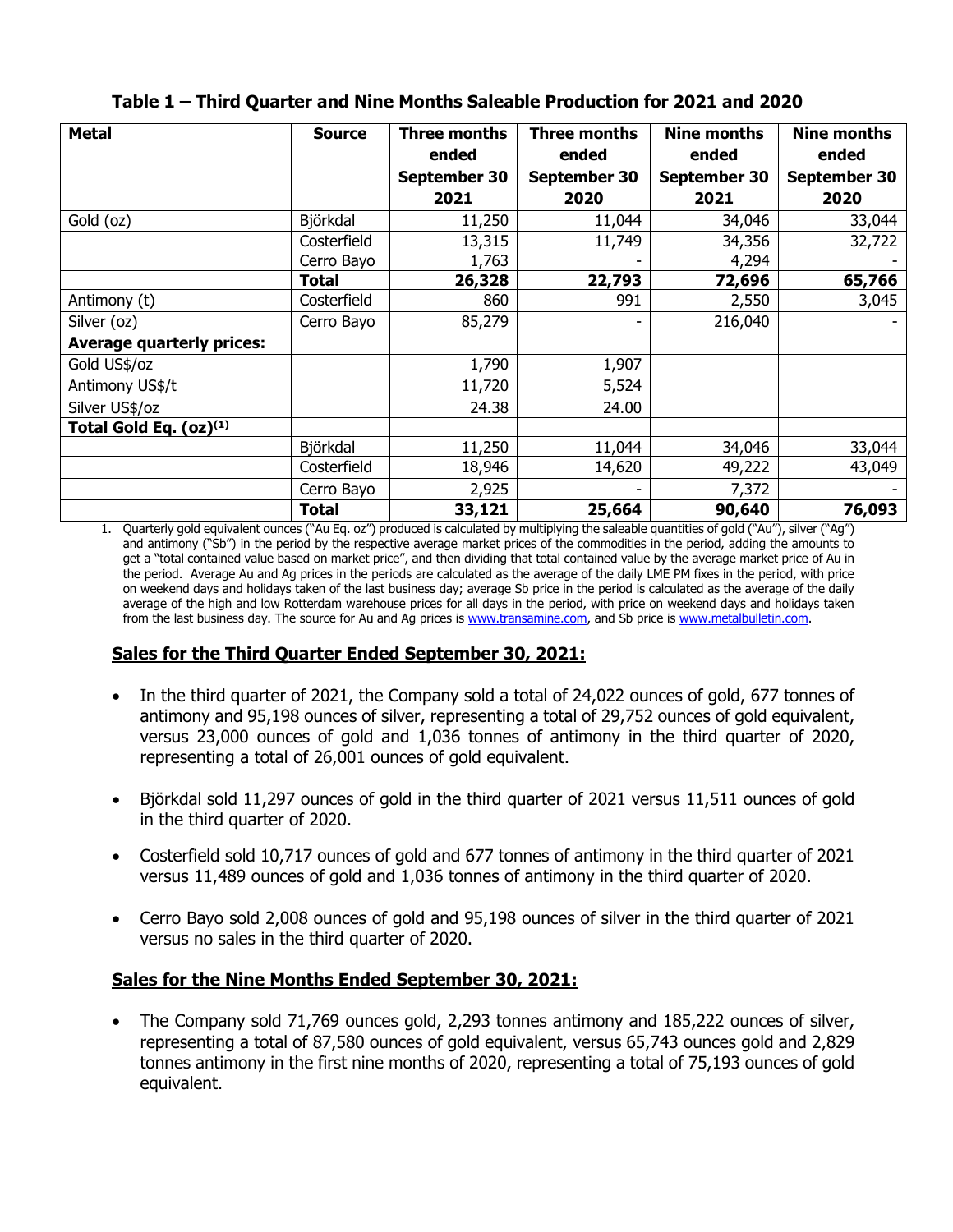- Björkdal sold 35,505 ounces gold.
- Costerfield sold 32,528 ounces gold and 2,293 tonnes antimony.
- Cerro Bayo sold 3,736 ounces gold and 185,222 ounces silver in the first nine months of 2021 versus no sales in the similar period in 2020.

**Metal Source Three months ended September 30 2021 Three months ended September 30 2020 Nine months ended September 30 2021 Nine months ended September 30 2020** Gold (oz) | Björkdal 11,297 | 11,511 | 35,505 | 34,566 Costerfield 10,717 11,489 32,528 31,177 Cerro Bayo 2,008 - 3,736 **Total 24,022 23,000 71,769 65,743** Antimony (t) | Costerfield | 677 | 1,036 | 2,293 | 2,829 Silver (oz) | Cerro Bayo | 95,198 | - | 185,222 **Average quarterly prices:** Gold US\$/oz 1,907 Antimony US\$/t 11,720 5,524 Silver US\$/oz 24.38 24.00 **Total Gold Eq. (oz)<sup>1</sup>** Björkdal 11,297 11,511 35,505 34,566 Costerfield 15,150 14,490 45,721 40,627 Cerro Bayo 3,305 - 6,354 - **Total 29,752 26,001 87,580 75,193**

**Table 2 – Third Quarter and Nine Months Sales for 2021 and 2020**

1. Quarterly Au Eq. oz sold is calculated by multiplying the saleable quantities of Au, and Sb in the period by the respective average market prices of the commodities in the period, adding the amounts to get a "total contained value based on market price", and then dividing that total contained value by the average market price of Au for the period. The source for Au and Ag prices is [www.transamine.com,](file:///C:/Users/Edison%20Nguyen/AppData/Local/Microsoft/Windows/INetCache/Content.Outlook/36050IKN/www.transamine.com) and Sb price i[s www.metalbulletin.com,](http://www.metalbulletin.com/) with price on weekend days and holidays taken of the last business day.

#### **For Further Information:**

Dominic Duffy President and Chief Executive Officer

Edison Nguyen Manager, Analytics and Investor Relations

Contact: 647.260.1566